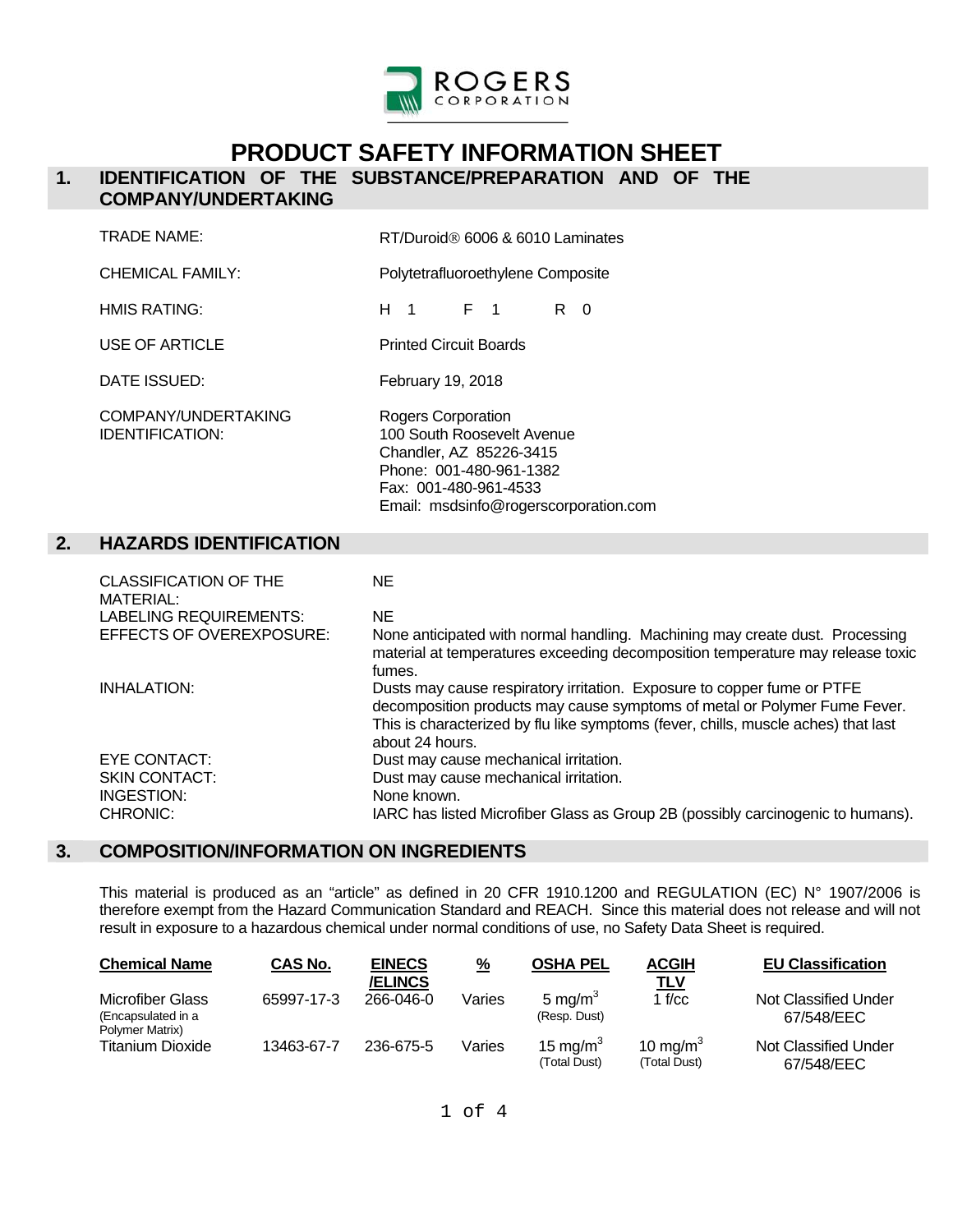| Copper   | 7440-50-8 | 231-159-6 | Varies | $1 \text{ ma/m}^3$<br>(dust & mist) | , ma/m <sup>s</sup><br>(dust & mist) | <b>Not Classified Under</b><br>67/548/EEC |
|----------|-----------|-----------|--------|-------------------------------------|--------------------------------------|-------------------------------------------|
| Aluminum | 7429-90-5 | 231-072-3 | Varies | 5 ma/m <sup>3</sup><br>(Resp. Dust) | , ma/m°<br>(Resp. Dust)              | Not Classified Under<br>67/548/EEC        |

(only Al powder is Classified)

| 4. | <b>FIRST-AID MEASURES</b>                     |                                                                                                                                                                                                                                                                       |  |  |
|----|-----------------------------------------------|-----------------------------------------------------------------------------------------------------------------------------------------------------------------------------------------------------------------------------------------------------------------------|--|--|
|    | <b>INHALATION:</b>                            | (Dust & Fume) Remove to fresh air. Obtain medical attention if symptoms                                                                                                                                                                                               |  |  |
|    | EYE CONTACT:                                  | persist.<br>(Dust) Flush immediately with large amounts of water for 15 to 20 minutes. Do                                                                                                                                                                             |  |  |
|    | <b>SKIN CONTACT:</b>                          | not rub eyes. Obtain medical attention if symptoms persist.<br>(Dust) Remove contaminated clothing and flush area with water for 15 to 20<br>minutes. Obtain medical attention if symptoms persist.<br>(Dust) Not a likely route of entry - obtain medical attention. |  |  |
|    | INGESTION:                                    |                                                                                                                                                                                                                                                                       |  |  |
| 5. | <b>FIRE-FIGHTING MEASURES</b>                 |                                                                                                                                                                                                                                                                       |  |  |
|    | <b>FLASH POINT:</b>                           | NE °C (°F)<br>Flammable Limits: NE                                                                                                                                                                                                                                    |  |  |
|    | <b>AUTOIGNITION TEMPERATURE:</b>              | NE °C (°F)                                                                                                                                                                                                                                                            |  |  |
|    | <b>EXTINGUISHING MEDIA:</b>                   | CO <sub>2</sub><br>$\frac{X}{X}$ Water Spray $\frac{X}{X}$ Foam $\frac{X}{X}$                                                                                                                                                                                         |  |  |
|    | <b>SPECIAL FIRE FIGHTING</b><br>PROCEDURES:   | Decomposition in a fire may produce toxic fumes. Firefighters should be<br>equipped with self-contained breathing apparatus and turnout gear.                                                                                                                         |  |  |
|    | UNUSUAL FIRE AND EXPLOSION<br><b>HAZARDS:</b> | None known.                                                                                                                                                                                                                                                           |  |  |
| 6. | <b>ACCIDENTAL RELEASE MEASURES</b>            |                                                                                                                                                                                                                                                                       |  |  |

 PERSONAL PRECAUTIONS: In case of fire toxic fumes are emitted. Wear suitable protective equipment. Do not breathe dust. Eliminate sources of ignition. Avoid contact with skin and eyes. ENVIRONMENTAL PRECAUTIONS: Prevent from entering sewer system, surface water or soil. CLEANING METHODS: Sweep or shovel into appropriate container for disposal. Avoid creation of nuisance dust.

## **7. HANDLING AND STORAGE**

PERSONAL PROTECTION

| HANDLING: | Wear suitable protective equipment, refer to Section 8. |
|-----------|---------------------------------------------------------|
| STORAGE:  | Keep in a cool, well-ventilated area.                   |
|           |                                                         |

#### **8. EXPOSURE CONTROLS/PERSONAL PROTECTION**

 RESPIRATORY PROTECTION: None needed under normal conditions. If mechanical ventilation is absent or inadequate to maintain exposure levels below those listed in Section 2, a respirator meeting NIOSH requirements should be used. A qualified individual should evaluate each situation. **VENTILATION** LOCAL: Recommended for all industrial operations. GENERAL: Recommended for all industrial operations.

2 of 4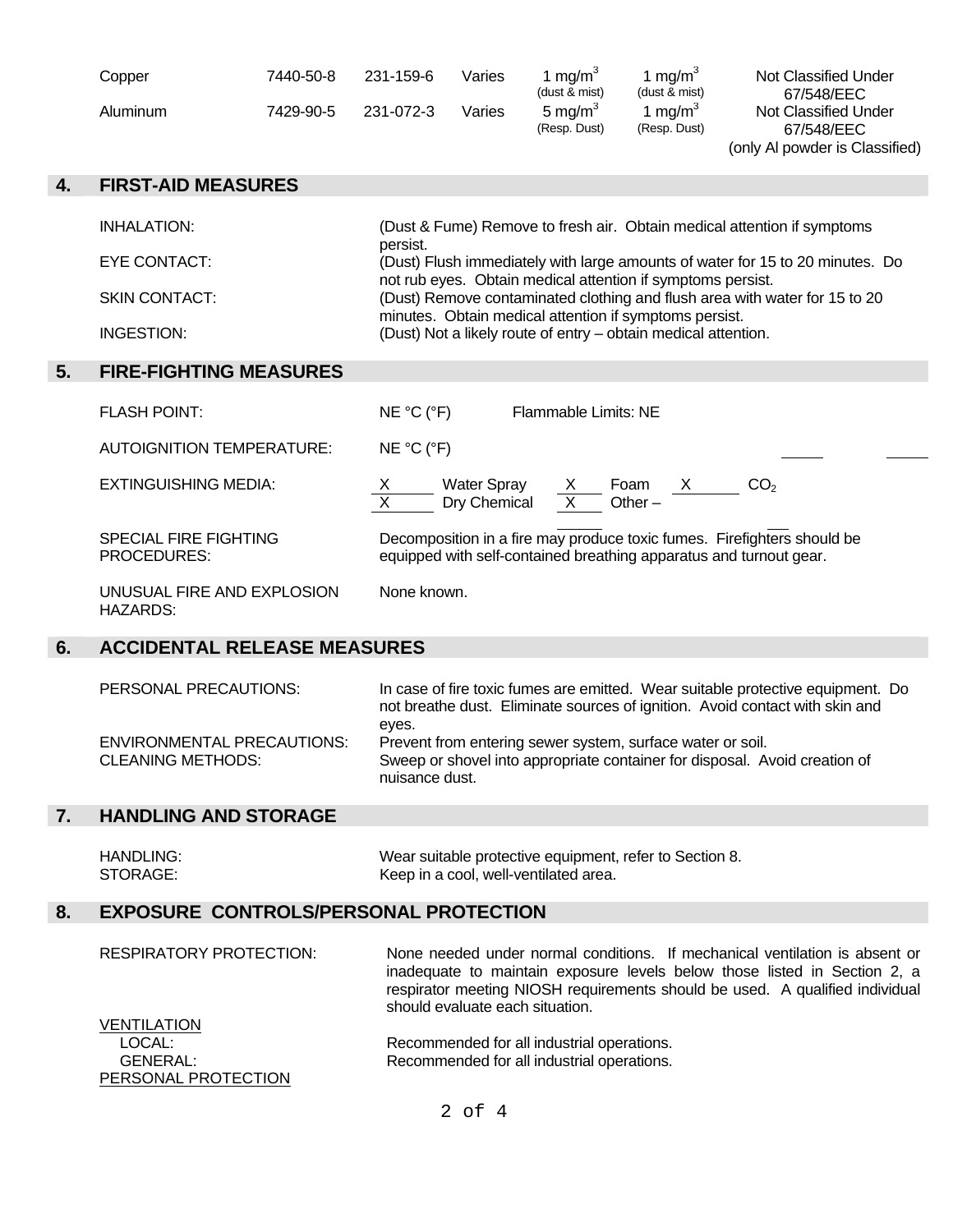| HAND:  | Cut resistant gloves.                                                          |
|--------|--------------------------------------------------------------------------------|
| EYE:   | Safety glasses with side-shields are recommended in all industrial operations. |
| SKIN:  | None required.                                                                 |
| OTHER: | Safety shower/eyewash in the area. Do not smoke or keep smoking materials      |
|        | in areas where material is machined or excessive dusting occurs. Wash          |
|        | thoroughly before eating or smoking.                                           |

### **9. PHYSICAL AND CHEMICAL PROPERTIES**

| APPEARANCE:                   | Gray or White board Clad with Copper, Aluminum, or Brass |
|-------------------------------|----------------------------------------------------------|
| ODOR:                         | None                                                     |
| PHYSICAL STATE:               | Solid                                                    |
| <b>BOILING POINT:</b>         | NA °C (°F)                                               |
| <b>MELTING POINT:</b>         | NE °C (°F)                                               |
| <b>FREEZING POINT:</b>        | NA °C (°F)                                               |
| <b>FLASH POINT:</b>           | NE °C (°F)                                               |
| WATER SOLUBILITY:             | NE.                                                      |
| VAPOR DENSITY:                | NA.                                                      |
| VAPOR PRESSURE:               | NA.                                                      |
| <b>SPECIFIC GRAVITY:</b>      | $NE (Water = 1)$                                         |
| <b>PARTITION COEFFICIENT:</b> | NA.                                                      |
| EVAPORATION RATE:             | NA.                                                      |
| RELATIVE DENSITY:             | NA.                                                      |
| VISCOSITY:                    | NA.                                                      |
| AUTO-IGNITION TEMPERATURE:    | NE °C (°F)                                               |
| DECOMPOSITION TEMPERATURE:    | NE °C (°F)                                               |
| PH:                           | NA.                                                      |
| FLAMMABILITY:                 | ΝE                                                       |

## **10. STABILITY AND REACTIVITY**

| <b>STABILITY</b>           | Stable                                                                                                                                                                                     |
|----------------------------|--------------------------------------------------------------------------------------------------------------------------------------------------------------------------------------------|
| CONDITIONS TO AVOID:       | PTFE begins to decompose very slowly above 500°F. Decomposition<br>increases rapidly above 750°F and processing at these temperatures for<br>prolonged periods of time is not recommended. |
| <b>MATERIALS TO AVOID:</b> | NE.                                                                                                                                                                                        |
| HAZARDOUS POLYMERIZATION:  | Does not occur.                                                                                                                                                                            |
| HAZARDOUS DECOMPOSITION    | Tetrafluoroethylene<br>(above $800^{\circ}$ F)                                                                                                                                             |
| PRODUCTS:                  | Hexafluoropropylene<br>(above $825^{\circ}F$ )                                                                                                                                             |
|                            | Perfluoroisobutylene<br>(above 885°F)                                                                                                                                                      |
|                            | Carbonyl Fluoride<br>(above 930°F)                                                                                                                                                         |

## **11. TOXICOLOGICAL INFORMATION**

 CARCINOGENIC STATUS: IARC has listed Microfiber Glass as Group 2B (possibly carcinogenic to humans).

## **12. ECOLOGICAL INFORMATION**

ECOTOXICITY: NE

#### **13. DISPOSAL CONSIDERATION**

PHYSICAL/CHEMICAL PROPERTIES AFFECTING DISPOSAL: ENVIRONMENTAL TOXICITY DATA: NE